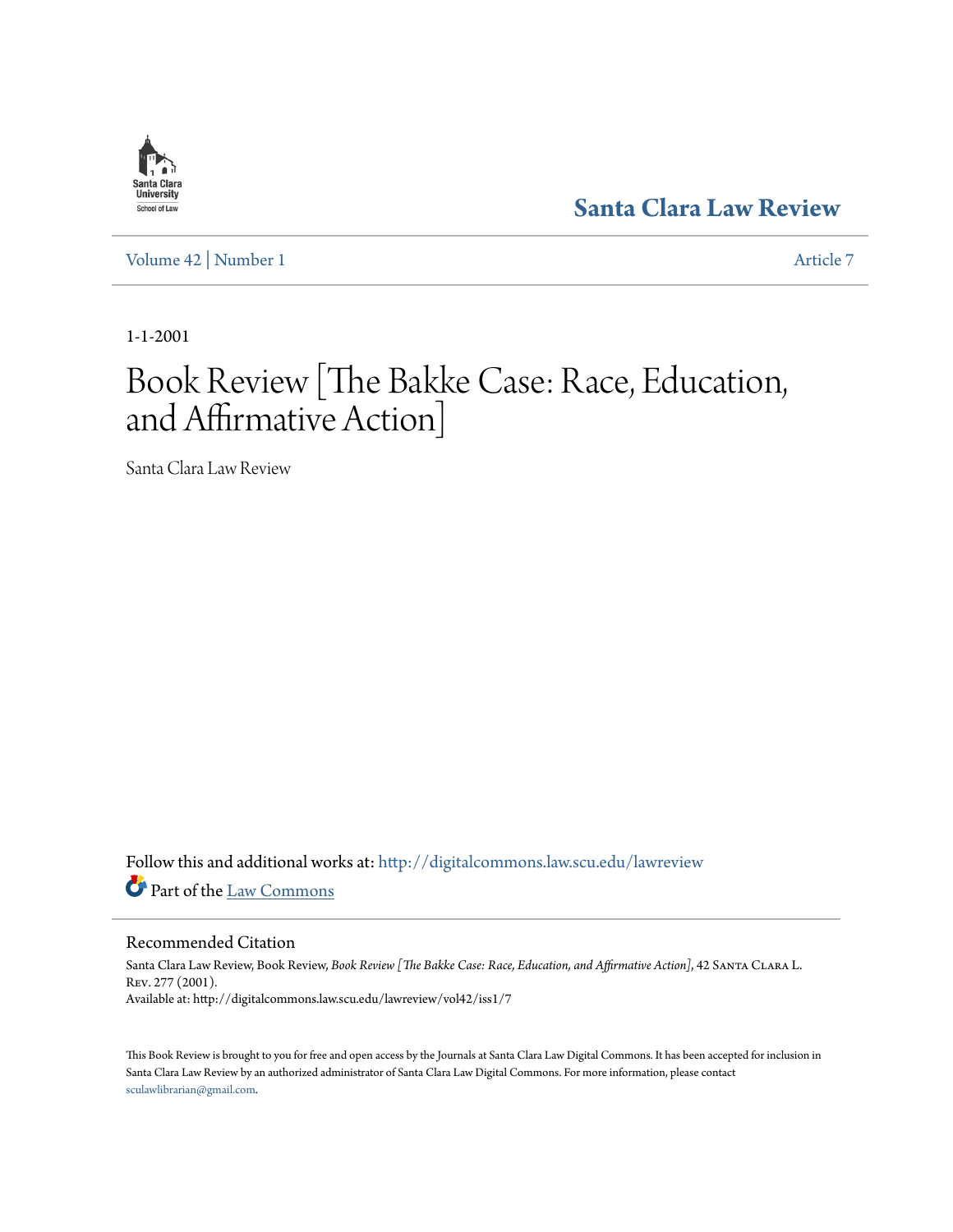#### **BOOK REVIEW**

**The** *Bakke* **Case: Race, Education, and Affirmative Action. By** Howard Ball. Lawrence, Kansas: University Press of Kansas, 2000. **Pp. 231.** Hardcover. **\$29.95.**

#### *Reviewed by* **Harvey Gee\***

#### I. INTRODUCTION

The **U.S.** District Court for the Eastern District of Michigan recently rang the latest death toll for affirmative action in the context of higher education in the case of *Grutter v. Bollinger.'* The *Grutter* case concerned the admissions standards at the University of Michigan Law School, and involved claims of reverse discrimination brought **by** a white applicant. Significantly, **U.S.** District Judge Bernard **A.** Friedman concluded in *Grutter* that the Supreme Court in *Regents of the University of California v. Bakke2* did not recognize the achievement of racial diversity in university admissions as a compelling state interest. On that basis, Judge Friedman issued a lengthy opinion declaring that the admissions policies at the University of Michigan's Law School were unconstitutional. The *Grutter* decision and other recent affirmative action rulings' have signaled the

**<sup>\*</sup>** Staff Attorney, United States District Court for the District for Nevada, Ninth Circuit; LL.M., The George Washington University Law School; **J.D.,** St. Mary's University School of Law; B.A., Sonoma State University.

**<sup>1. 137</sup>** F. Supp. **2d 821 (E.D.** Mich. 2001). *See also* Jeffrey Selingo, *Michigan Law School's Admissions Policies Found to be Unconstitutional,* CHRON. OF HIGHER **EDUC.,** Apr. **6,** 2001, at **A29** ("The ruling [in the *Grutter* case] marked a sudden reversal in momentum for supporters of affirmative action, after back-to-back decisions late last year upheld the use of race in undergraduate admissions at the University of Washington and the University of Michigan.").

<sup>2. 438</sup> **U.S. 265 (1978).**

**<sup>3.</sup>** *See* City of Richmond v. **J.A.** Croson Co., **488 U.S.** 469 **(1989)** (declaring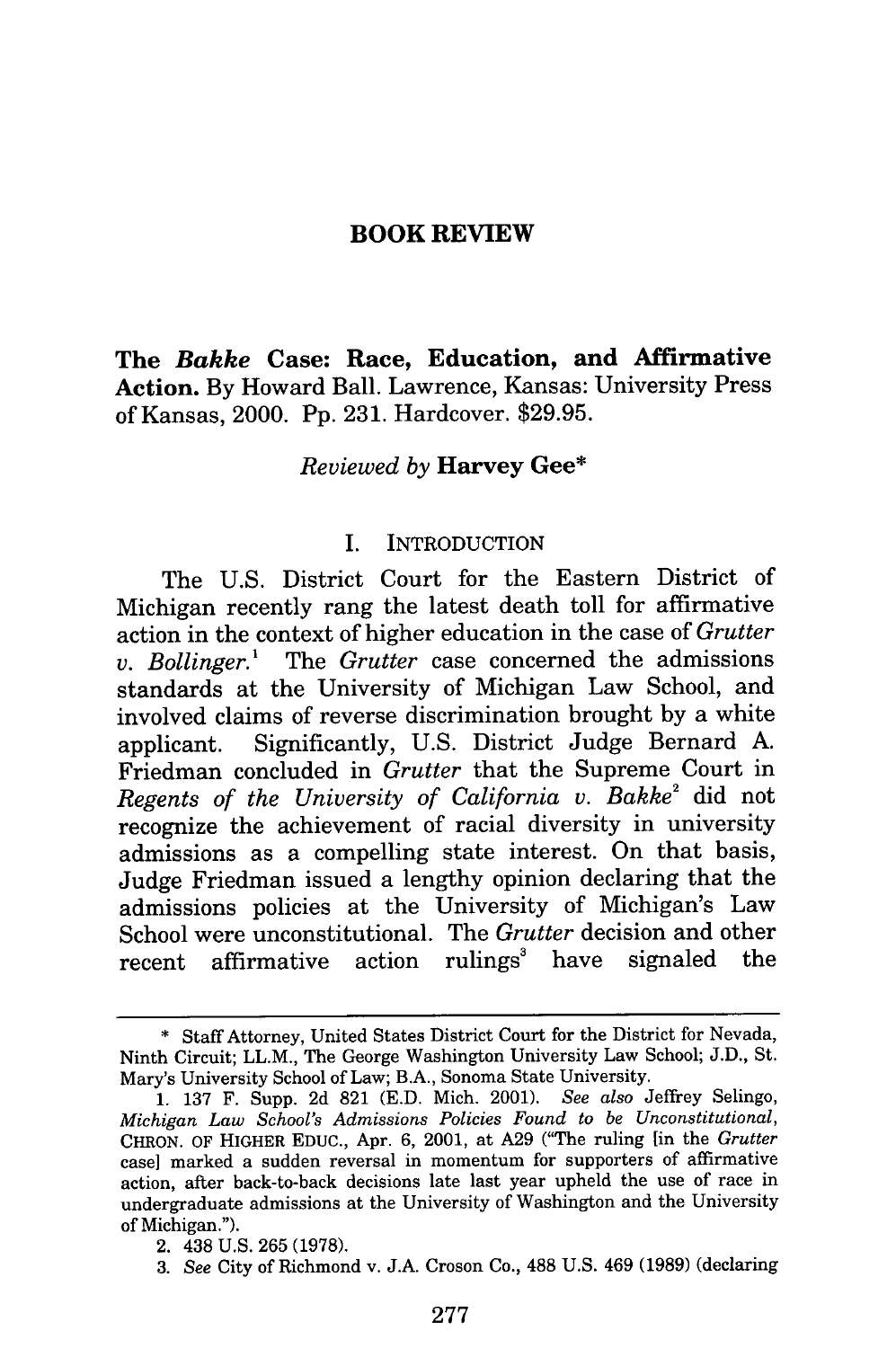retrenchment of affirmative action in university admissions and the gradual erosion of the *Bakke* decision.<sup>4</sup> The drama of the *Bakke* case is chronicled and analyzed by University of Vermont Political Science Professor Howard Ball in his recent work, *The Bakke Case: Race, Education, and Affirmative Action.* Ball looks behind the judicial opinions drafted by the Court, to reveal the political debate between the Justices about this important case that has become the bedrock of the contemporary affirmative action debate. The book is released at a time when other branches of the federal government, along with various states and private institutions, consider whether to abolish affirmative action. As such, it is now imperative to revisit the *Bakke* decision and the impact that it has had on the present admissions controversy, and on the adjoining political discourse. In his book, *The Bakke Case,*

societal discrimination and statistical disparities irrelevant and requiring an identifiable, particularized showing of prior discrimination by a particular industry to demonstrate a compelling interest for a race-sensitiv are still segregated); Adarand Constructors v. Pena, 515 U.S. 200 (1995) (declaring that congressional race-sensitive planes must be subjected to strict scrutiny rather than intermediate scrutiny); Miller v. Johnson, 515 U.S. 900 (1995) (declaring that there is an equal protection violation where the shape and demographics of a voting district in conjunction with indirect evidence demonstrates that race was a predominant factor in the creation of the district); Hopwood v. Texas, 78 F.3d 932 (5th Cir. 1996) (holding that  $(1)$  there is no compelling interest in diversity in education; (2) the law school-not the state of Texas-is the relevant government unity in measuring a constitutional violation; and (3) a hostile university environment is not a present effect of past discrimination).

*4. See* HOWARD BALL, THE BAKKE CASE: RACE, EDUCATION, **AND** AFFIRMATIVE ACTION, 198 (2000) ("It has been almost a quarter of a century since *Bakke* came down in 1978. It is not hanging by a thread, but it has been battered by lower federal court judges and by political opponents of preferential affirmative action programs in American higher education."). Other commentators noted:

The succeeding generation has seen that noble dream devolve from one heralding equal treatment regardless of race to one demanding preferential treatment because of race. The pendulum, though, has recently begun to swing back toward Dr. [Martin Luther] King's vision. In courts of law and the court of public opinion, citizens are increasingly voicing dissatisfaction with affirmative action as it is currently employed, where people are favored due solely to race rather than to actual disadvantage.

T. Vance McMahan & Don R. Willett, *Hope from Hopwood: Charting a Positive Civil Rights Course for Texas and the Nation,* 10 STAN. L. & POLy REV. 163, 163 (1999).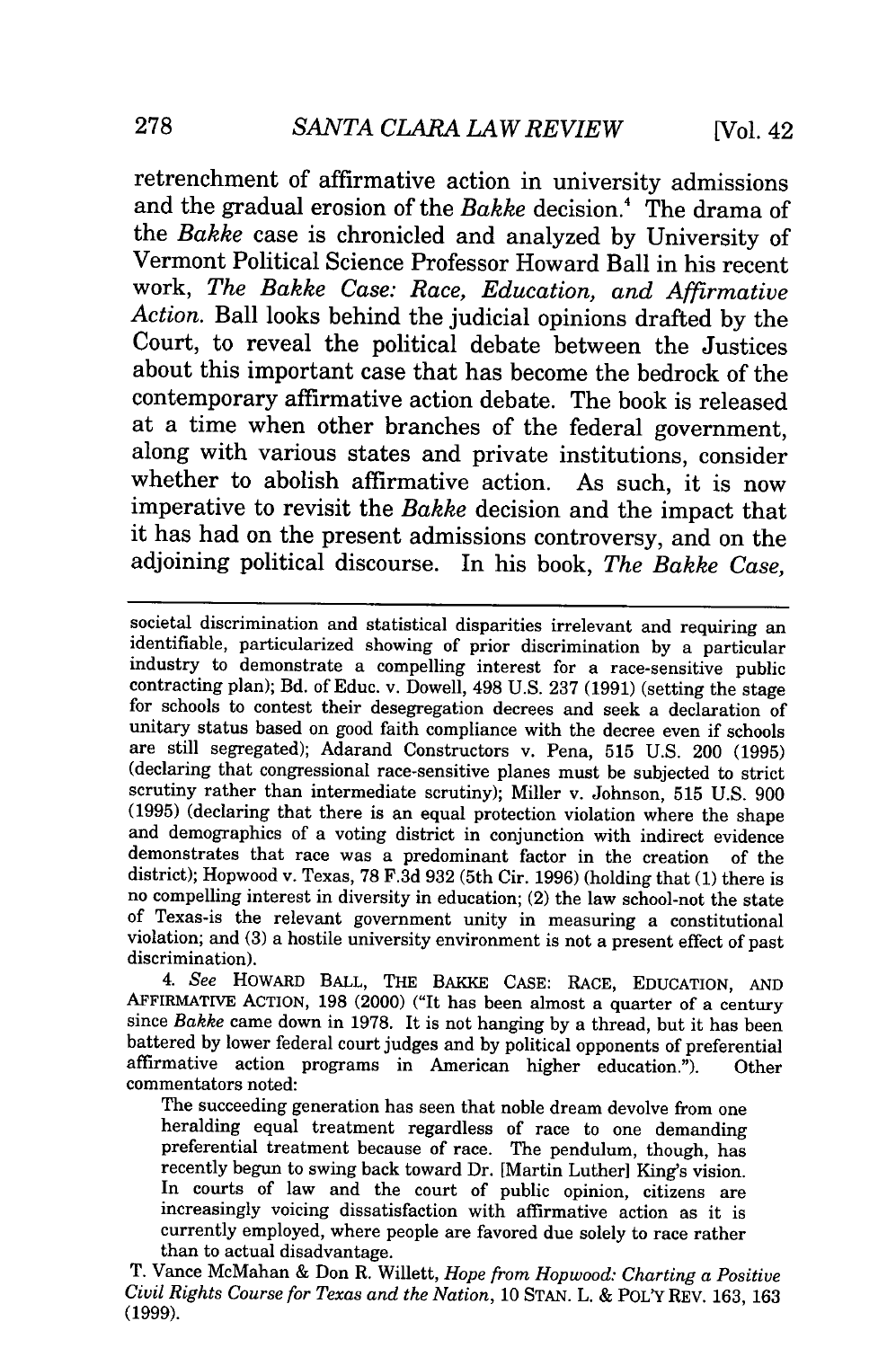Howard Ball remarks that "[i]t has been almost a quarter of a century since *Bakke* came down in 1978. [Although it] is not hanging by a thread, it has been battered by lower federal court judges and by political opponents of preferential affirmative action programs in American higher education." With this in mind, observers expect the Supreme Court will soon be compelled to accept a case such as *Grutter* for review in its upcoming term.<sup>6</sup> Recent affirmative action cases such as *Grutter* illustrate the deep animosity toward *Bakke* even today, twenty-three years after the decision.

The Supreme Court intended *Bakke* to be the definitive ruling on the constitutionality of affirmative action programs in the context of higher education.<sup>7</sup> In 1977, Allan Bakke was denied admission to the University of California, Davis ("UCD") Medical School and subsequently brought suit against the University. In the process, he set off the contemporary debate over affirmative action.! The Court, for the first time, utilized the Equal Protection Clause in the

<sup>5.</sup> BALL, *supra* note 4, at 198.

*<sup>6.</sup> See also* Tony Mauro, *Affirmative Action Cases may get High Court Hearing,* The Recorder, Oct. **23,** 2001 at 3 (reporting that "advocates on both sides of the racial preferences issue are looking to a pair of cases involving affirmative action programs at the University of Michigan as the ones with the most staying power and the highest likelihood of attracting Supreme Court attention.").

<sup>7.</sup> *See also* ROBERT POST, INTRODUCTION: AFTER BAKKE, IN RACE AND REPRESENTATION: AFFIRMATIVE ACTION 13, 20 (Robert Post & Michael Rogin eds., 1998) ("[Olver time *Bakke* has come to stand for the proposition that race and ethnicity are constitutive of a structural and a temporal value of diversity."); REVA B. SIEGEL, THE RACIAL RHETORICS OF COLORBLIND CONSTITUTIONALISM: THE CASE OF HOPWOOD V. TEXAS, IN RACE AND REPRESENTATION: AFFIRMATIVE ACTION 29, 40 (Robert Post & Michael Rogin eds., 1998) ("Ever since the Supreme Court's decision in *University of California v. Bakke,* educational institutions have justified affirmative action programs by emphasizing the goal of attaining a diverse student body.").

*<sup>8.</sup> See also* TERRY EASTAND, ENDING AFFIRMATIVE ACTION: THE CASE FOR COLORBLIND JUSTICE 76 (1996) ("The passage of years since *Bakke* has diluted the force of the remedial rationale... the practice of affirmative action today makes it difficult to accept the remedial rationale at face value."). *But see* Daniel P. Tokaji & Mark D. Rosenbaum, *Promoting Equality by Protecting Local Power: A Neo-Federalist Challenge to State Affirmative Action Bans,* 10 STAN. L. & POLY REV. 129, 139-40 (1999) ("[T]he [Supreme] Court has gone to considerable lengths to underscore that its decisions do not prohibit affirmative action in all circumstances. To the contrary, the Court has consistently stated that a program tailored to eliminate discrimination 'plainly serves compelling state interests of the highest order."' (citing to Roberts v. U.S. Jaycees, 468 U.S. 609, 624 (1984)).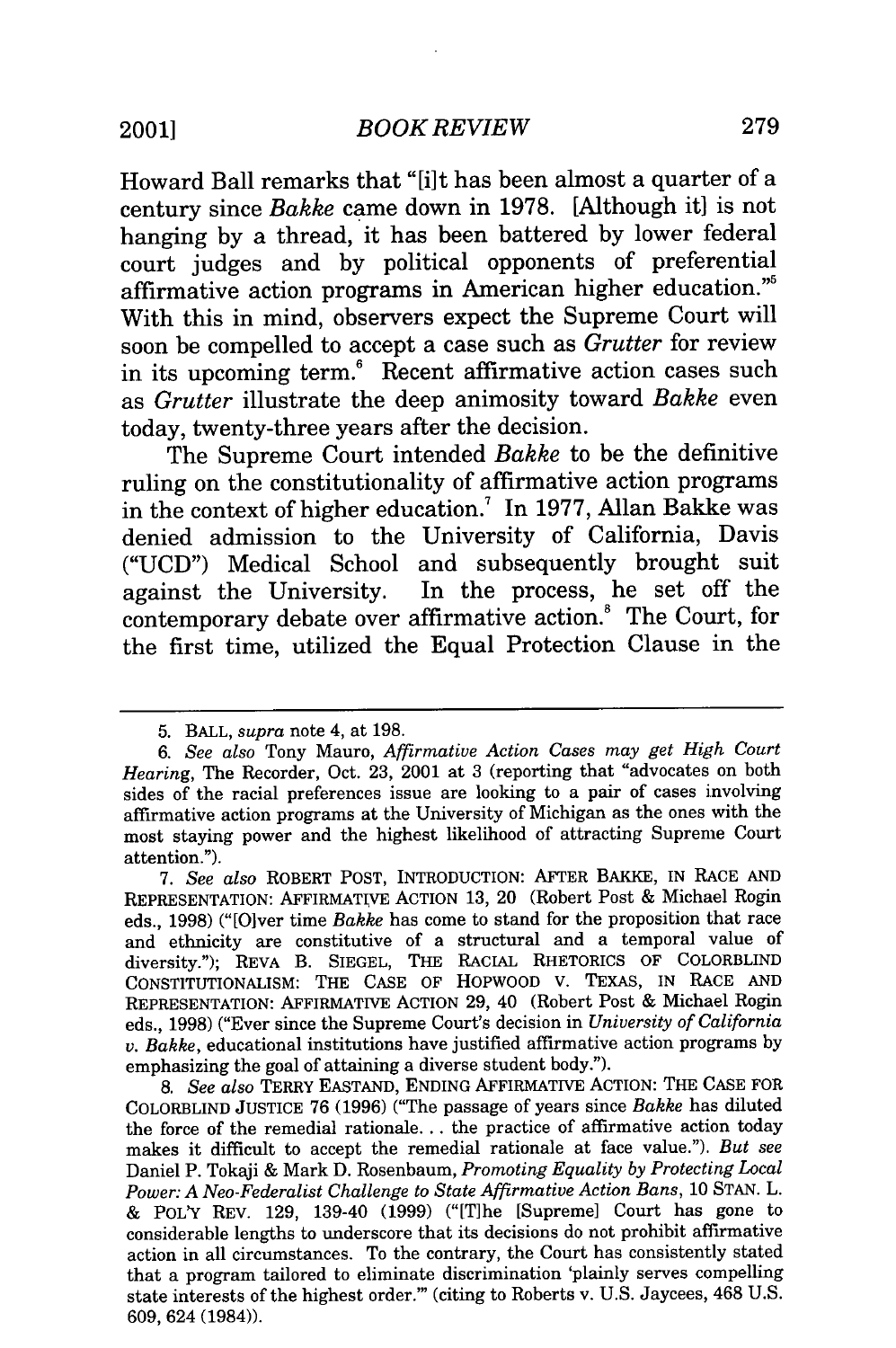context of affirmative action. The 154 page *Bakke* decision, considered by many to be the most important civil rights decision since the end of segregation, established that race *may* be used as a factor in college admissions. Despite the *Bakke* decision, there has been a gradual erosion of affirmative action as a result of a series of challenges to the use of such programs as a legitimate tool to end discrimination in higher education.

According to Ball, one central issue in *Bakke* was whether the case was about fairness or equal opportunity.<sup>9</sup> Here, Ball does an admirable job in highlighting the idea that this case was representative of affirmative action's inherent conflict between numerical quality (the UCD position) and moral equality (Bakke's position) and how this conflict divides those in charge of interpreting the constitutionality of such a conflict into starkly different opposing camps. Ball insists that the *Bakke* case epitomized the societal clash between the values of meritocracy and race neutrality and those of racial balance and equality of opportunity.<sup>10</sup> "It was the ideal notion of equality versus the need to provide members of minority groups with an educational boost so that they could enter areas of employment formerly denied them."" In *The Bakke Case,* Ball attempts to reconcile these competing interests. The end result is a well-written authoritative discussion of the issue of affirmative action and an excellent synopsis of the most important and defining case on the subject. Demonstrating his comprehensive scope of analysis, Ball covers *DeFunis v. Odegard,"* the affirmative action case that preceded *Bakke,* the *post-Bakke* Supreme Court decisions, and a brief forecast of the uncertain future of affirmative action. Ball's volume is an enjoyable, informative, and worthwhile read. *The Bakke Case* is valuable to anyone

*<sup>9.</sup> See* BALL, *supra* note 4, at xii.

The lawyers for the university knew that they were caught between a rock (the Fourteenth Amendment's demand that a state provide all persons with the equal protection of the laws) and the hard place (Title VI of the 1964 Civil Rights Act, as amended, which prohibited discrimination based on race, religion, national origin, or gender, by any public institution receiving federal financial aid).

*Id.*

<sup>10.</sup> *See id.* at 10-15.

<sup>11.</sup> *Id.* at 7.

<sup>12. 416</sup> U.S. 312 (1974).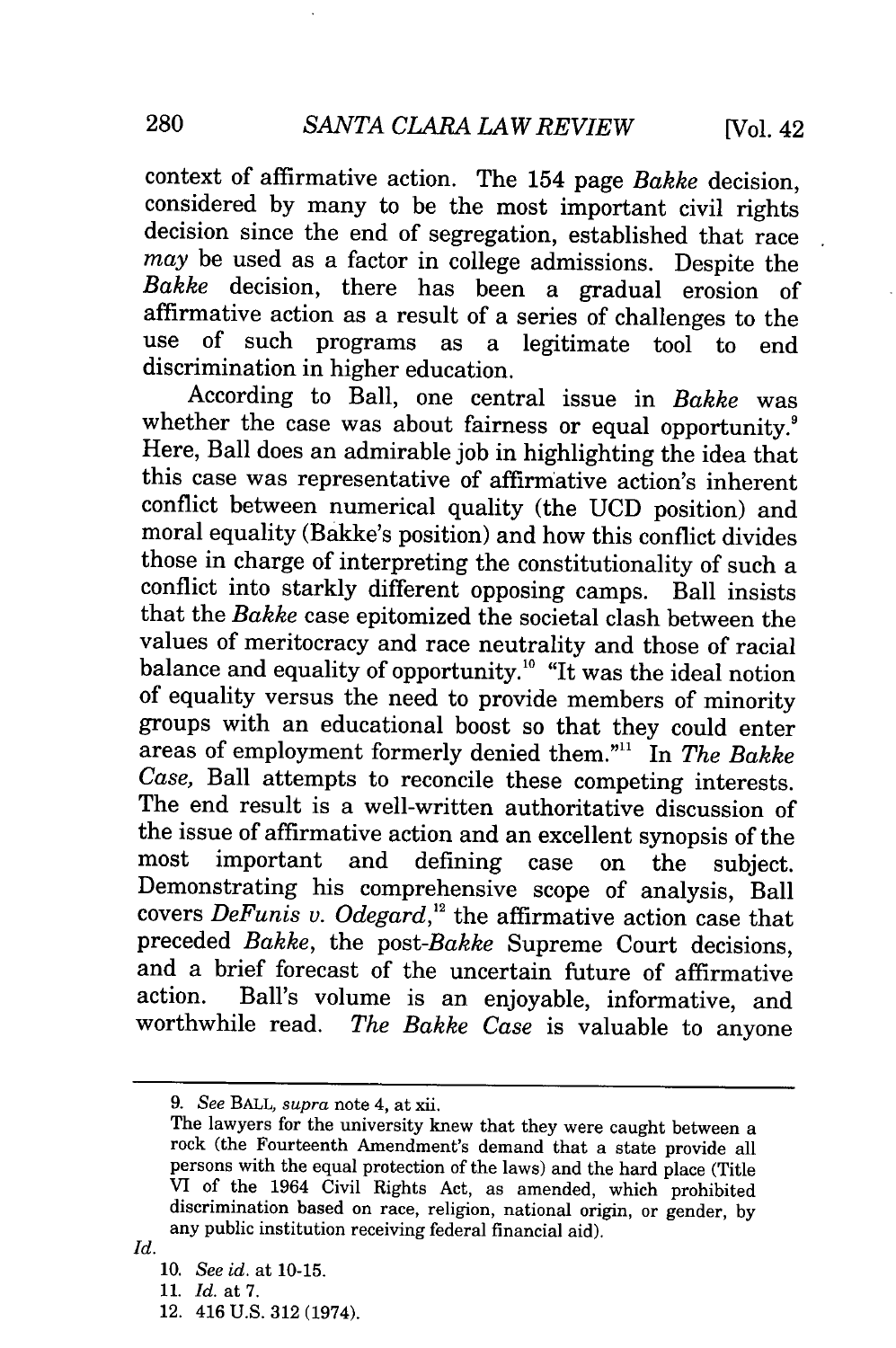interested in the affirmative action controversy, especially in light of the fact that the federal government, various states and private institutions are considering whether to abolish affirmative action.

This book review summarizes the major sections of Ball's book, which include: (1) *DeFunis,* the largely forgotten affirmative action case that set the stage for the *Bakke* litigation; (2) the UCD admissions program; (3) Allan Bakke's crusade to gain admission to the medical school; (4) the lawyers' roles in the litigation; (5) the Supreme Court oral arguments; and (6) the divided decision itself.

## II. *DEFUNIS:* THE PRELUDE CASE TO *BAKKE*

In *DeFunis,* Marcos DeFunis, a Jewish American, applied for admission to the University of Washington School of Law, but was denied admission on two separate occasions during a time when the University had set aside sixteen percent of the places in the entering classes exclusively for members of racial minorities." All of these special admission applicants were screened with standards that were lower than those for the majority students. DeFunis believed that he had been discriminated against in the admissions process because of his race due to the fact that he otherwise met each qualification that the University had in place.<sup>14</sup> Put simply, DeFunis claimed that he had been deprived of his constitutional right to the equal protection of the laws, and challenged the affirmative action programs at the University.<sup>15</sup> When the case was heard in the lower courts, DeFunis won and was admitted' to the law school. The school appealed the decision and was able to have the decision overturned, but that ruling was stayed.<sup>16</sup> This stay allowed DeFunis to remain in school while he continued his appeal.<sup>17</sup> The case eventually made its way to the Supreme Court where Justices found the issue of affirmative action to be moot because DeFunis was ready to graduate.<sup>18</sup> This inability of the Court to reach the core constitutional issue in *DeFunis*

<sup>13.</sup> *See* BALL, *supra* note 4, at 23.

<sup>14.</sup> *See id.*

<sup>15.</sup> *See id.*

<sup>16.</sup> *See id.*

<sup>17.</sup> *See id.*

<sup>18.</sup> *See id.*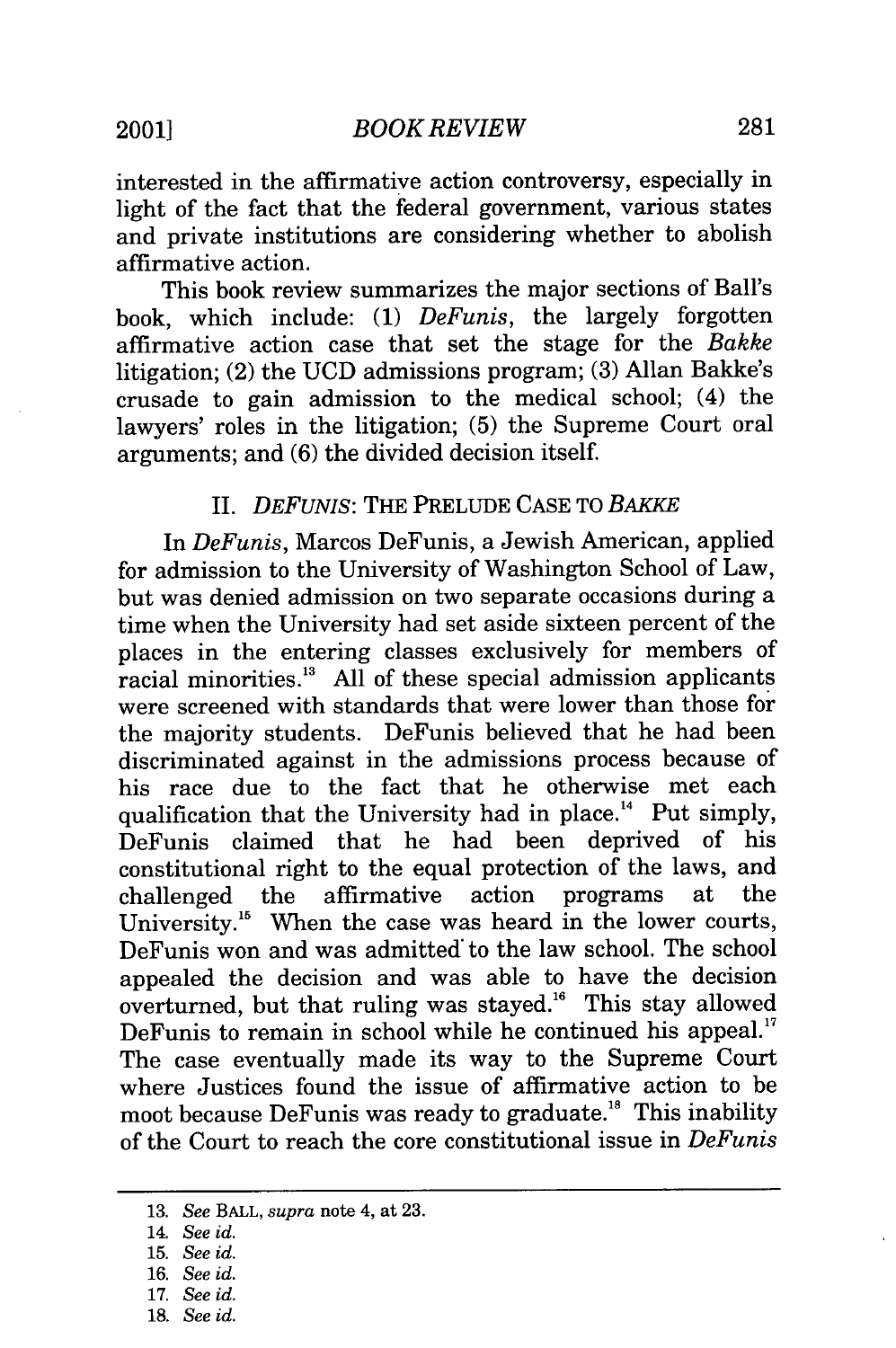demonstrated the reluctance of the Supreme Court to tackle the affirmative action issue.19 In the final analysis of *DeFunis,* the Supreme Court only managed to delay for a few more years the inevitable clash over affirmative action.

# III. THE UNIVERSITY OF CALIFORNIA, DAVIS ADMISSIONS PROGRAM

After a brief opening account of the state of racial affairs in higher education during the mid-1970s *post-DeFunis,* Ball proceeds to a legalistic description of the inter-workings of the *Bakke* case. While the Supreme Court was quick to avoid the affirmative action issue in the *DeFunis* case, it still did not make a definitive statement in *Bakke.* Ball begins the book by discussing the UCD admissions program.<sup>20</sup> Importantly, the author notes that most of the recent affirmative action cases reiterate the same issues that were first introduced in *Bakke.*<sup>21</sup> The *Bakke* case involved a "special admissions" program developed by the medical school at UCD. This program involved a number of slots that were "set aside" for minority applicants, who were evaluated on a separate set of criteria in comparison to that of non-minority applicants. The goal of the medical school was simple: increase the number of minority doctors.<sup>22</sup>

For four years, the UCD Medical School had no preferential affirmative action admissions program.<sup>23</sup> During that time, only three percent of its applicants were minority. $^{\mathbb{Z}_4}$ The administration was concerned about the lack of diversity at the University and established a special preferential admissions program in  $1970$ <sup>25</sup> Ball cites to the University of California Board of Regents' lawyer Donald Reidhaar's brief, and explains that the objectives of the admissions program were to "enhance diversity in the student body and the profession, eliminate historic barriers to medical careers for

<sup>19.</sup> *See* BALL, *supra* note 4, at 23.

<sup>20.</sup> *See id.* at 41-59.

<sup>21.</sup> *See id.* at 186-92.

<sup>22.</sup> *See id.* at 49 ("The general objectives of the program...were to enhance diversity in the student body and the profession, eliminate historic barriers for medical careers for disadvantaged racial and ethnic minority groups, and increase aspiration for such careers on the part of members of those groups.").

<sup>23.</sup> *See id.*

<sup>24.</sup> *See id.*

<sup>25.</sup> *See* BALL, *supra* note 4, at 49.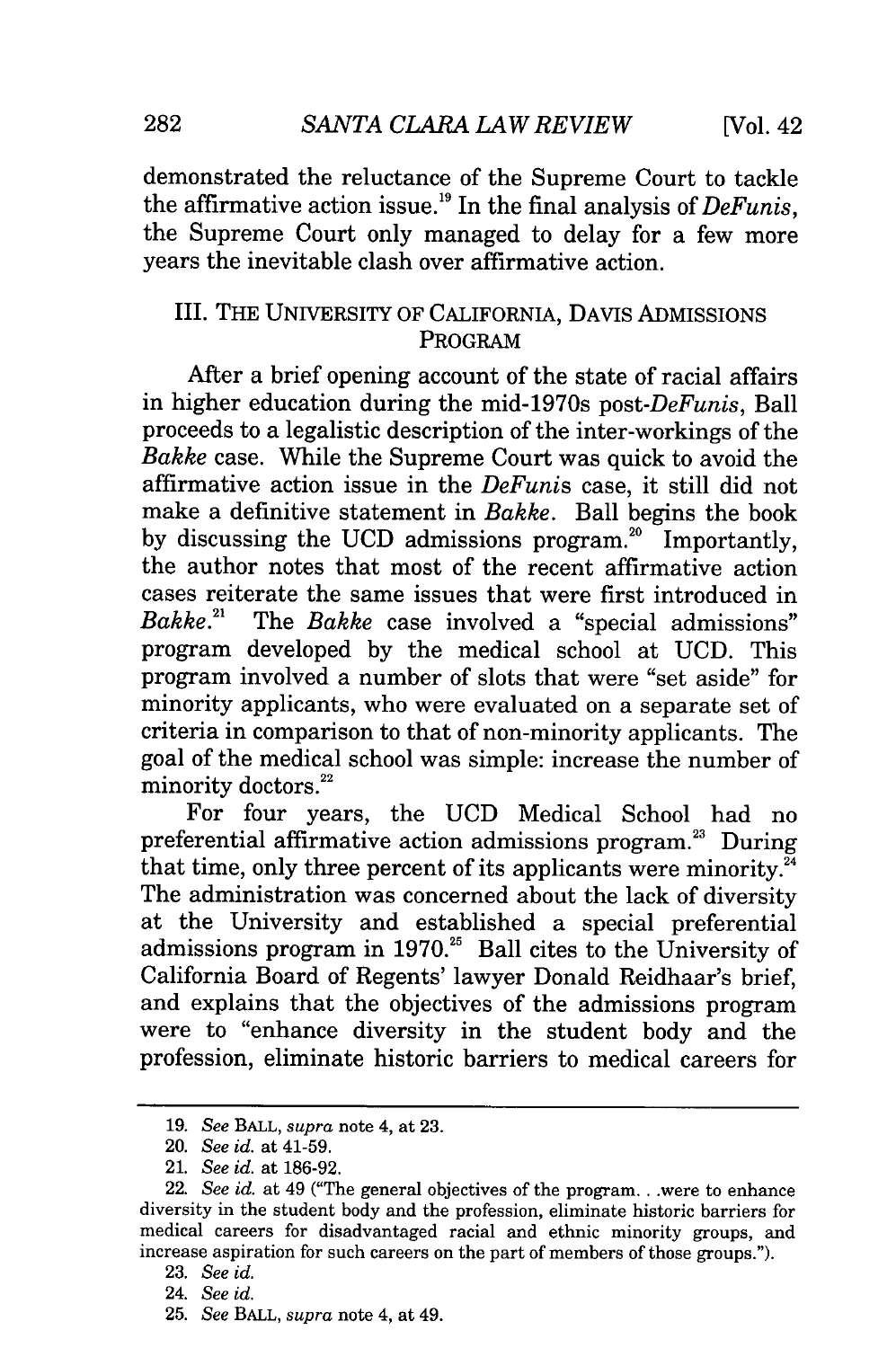disadvantaged racial and ethnic minority groups, and increase aspiration for such careers on the part of members of those groups."26

Under the regular selection process, if an applicant's grade point average ("GPA") was less than 2.5, there was summary rejection.<sup>27</sup> Of those applicants who had better than a 2.5 GPA, forty percent were invited to the campus for interviews with admissions committee members. They observed the applicant's personality, motivation, and other non-statistical characteristics.<sup>28</sup> Afterward, the interviewers reviewed the entire file and graded the applicant, using a scale of 1-100, with 100 being the highest possible score.<sup>29</sup> All the interviewers gave scores in the following categories: (1) the interview, (2) the overall GPA, (3) the scores received on the Medical College Admission Test ("MCAT"), (4) letters of recommendation, and  $(5)$  extracurricular experiences.<sup>30</sup> Four other committee members then followed the same process." The scores for each of the five categories were tallied and averaged, producing the "benchmark score."<sup>32</sup> In 1973, the maximum score possible was 500, and in 1974, it was 600." In order to be considered for admission through the special program, an applicant had to be an "economically and/or educationally disadvantaged person."<sup>34</sup>

In determining whether the applicant met this criterion, the special admissions committee considered such factors as the applicant's general social and economic background. But if the candidate was not deemed disadvantaged, the file was sent to the regular admissions committee for their review and judgment.<sup>35</sup>

32. *See id.*

34. *Id.* at 50-51.

<sup>26.</sup> *Id.*

<sup>27.</sup> *See id.* at 50.

<sup>28.</sup> *See id.*

<sup>29.</sup> *See id.*

<sup>30.</sup> *See id.*

<sup>31.</sup> *See* BALL, *supra* note 4, at 50.

<sup>33.</sup> *See id.*

<sup>35.</sup> *See id.* at 51. The committee considered whether the application fee was waived;

whether the applicant worked their way through college; whether the applicant interrupted their studies and took a leave of absence because of economic disadvantage; whether the applicant participated in an equal educational opportunity program as an undergraduate; and what occupations were held by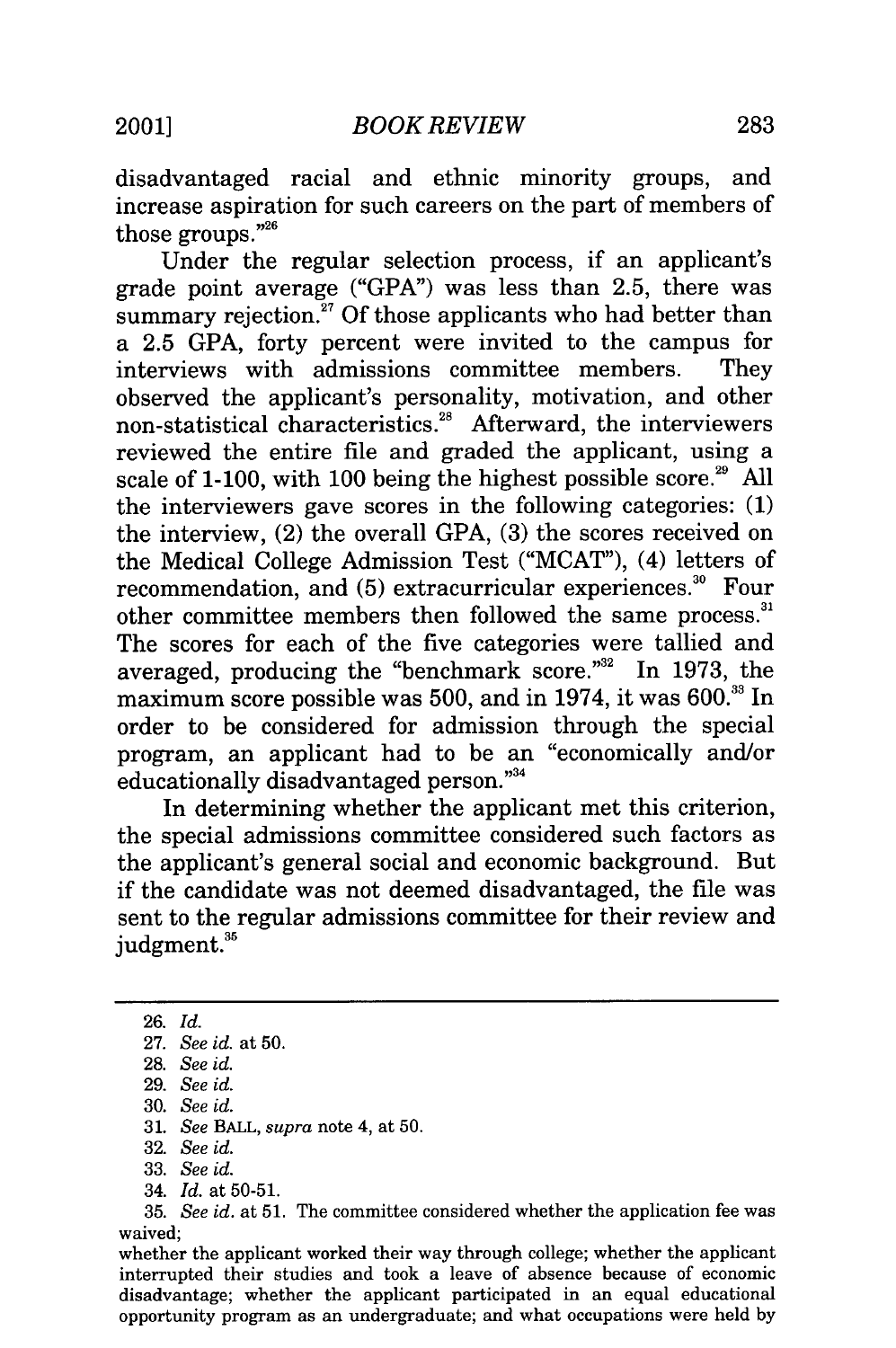After being denied admission to the UCD Medical School in 1973, the year before, Bakke re-applied.<sup>36</sup> In the meantime, UCD had adopted a new general application form.<sup>37</sup> The applicant was asked whether they wished to be considered an "economically and/or educationally considered an "economically and/or educationally disadvantaged" person in one of four enumerated minority groups: "Black, Chicano, Asian, and American Indians." <sup>38</sup> The UCD Medical School again rejected Bakke, whereupon he sought legal counsel to continue his efforts to gain admission to the school.39 According to Ball, the major issues in *Bakke* were whether the Constitution's Equal Protection Clause or Title VI of the 1964 Civil Rights Act prohibited a public university from using set-asides or quotas to admit minority applicants. °

#### IV. ALLAN BAKKE'S LEGAL CRUSADE

The next section of the book traces the factual events that led to the eventual lawsuit filed by Allan Bakke. Bakke developed an interest in medicine while he was serving as an officer in the U.S. Marine Corps during a combat tour in Vietnam.4' While attending night courses at San Jose State University and Stanford University, he enrolled in all the undergraduate chemistry and biology courses required for admission to medical school.<sup>42</sup> He also gained the requisite practical experience by volunteering for emergency room work at El Camino Hospital in Mountain View, California.<sup>43</sup> Ball suggests that Bakke's age was a hindrance for him in the medical school admissions process.<sup>44</sup> Several medical schools,

the applicant's parents. *Id.*

<sup>36.</sup> *See id.*

<sup>37.</sup> *See* BALL, *supra* note 4, at 51.

<sup>38.</sup> *Id.* Asian Americans were not included in the preferential program. Notably, a decade later, the number of Asian Americans in higher education would cause them to be excluded from many affirmative action programs due to their "overrepresentation." Under these admissions schemes, Asian Americans are grouped together with whites, and not considered minorities. *See* Harvey Gee, *Why did Asian Americans Vote Against the 1996 California Civil Rights Initiative?,* 2 LOYOLA J. OF PUB. INT. L. 1, **6-8** (2001).

<sup>39.</sup> *See id.* at 47.

<sup>40.</sup> *See id.* at 48.

<sup>41.</sup> *See id.* at 46.

<sup>42.</sup> *See id.*

<sup>43.</sup> *See* BALL, *supra* note 4, at 46-47.

<sup>44.</sup> *See id.* at 47.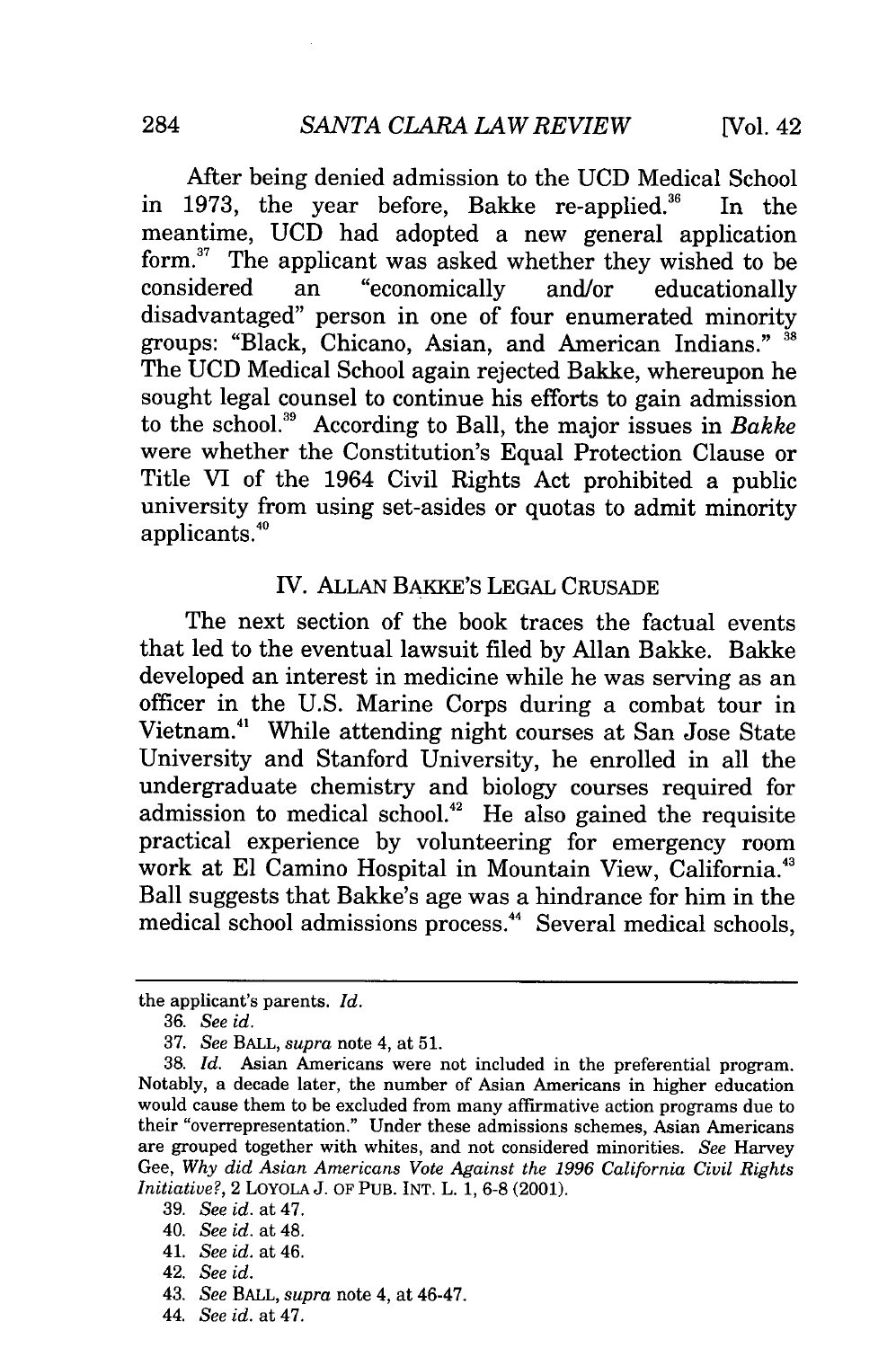including UCD informed him that his age was a significant factor in his rejection. In fact, Ball states that Bakke was told by the UCD admissions committee that "when an applicant is over thirty, his age is a serious factor which must be considered.... The Committee believes that an older applicant must be unusually highly qualified if he is to be seriously considered."<sup>45</sup> In 1973 all eleven medical schools Bakke applied to rejected him, and Bakke's age was given as the major factor in their decisions not to admit him.<sup>46</sup>

When Bakke initially applied to UCD his benchmark score was  $468$  out of a possible  $500$  points.<sup>47</sup> However, he had applied late because of his mother-in-law's serious illness.<sup>48</sup> UCD used a rolling admissions process, and had already sent admission letters to 123 applicants. A score of 470 was used as the minimum benchmark score for admission at that late date.49 On May 14, 1973, Bakke received his first rejection letter from UCD.<sup>50</sup>

When Bakke re-applied in August 1973, there were over 3,100 non-minority applicants for eighty-four available seats.<sup>51</sup> His total score after the admissions committee reviewed his file was  $549$  out of a possible  $600$  points.<sup>52</sup> In late September 1973, UCD informed Bakke that he had not been admitted under the early-admission process and that he would not be placed on the alternate wait-list.<sup>53</sup> Interestingly, thirty-two non-minority applicants with scores higher than Bakke's were also not admitted to the UCD Medical School, and of these applicants, twelve did not make the alternates list.<sup>54</sup> On April Fool's Day 1974, Bakke was informed that the UCD Medical School rejected him.<sup>55</sup>

Allan Bakke filed suit against UCD alleging that he was the victim of "reverse discrimination" as a result of the UCD affirmative action admissions policy. He argued that out of

- 47. *See id.*
- 48. *See id.*
- 49. *See* BALL, *supra* note 4, at 55.
- 50. *See id.*
- 51. *See id.*
- 52. *See id.*
- 53. *See id.* at 56.
- 54. *See id.*
- 55. *See* BALL, *supra* note 4, at 56.

<sup>45.</sup> *Id.*

<sup>46.</sup> *See id.* at 54.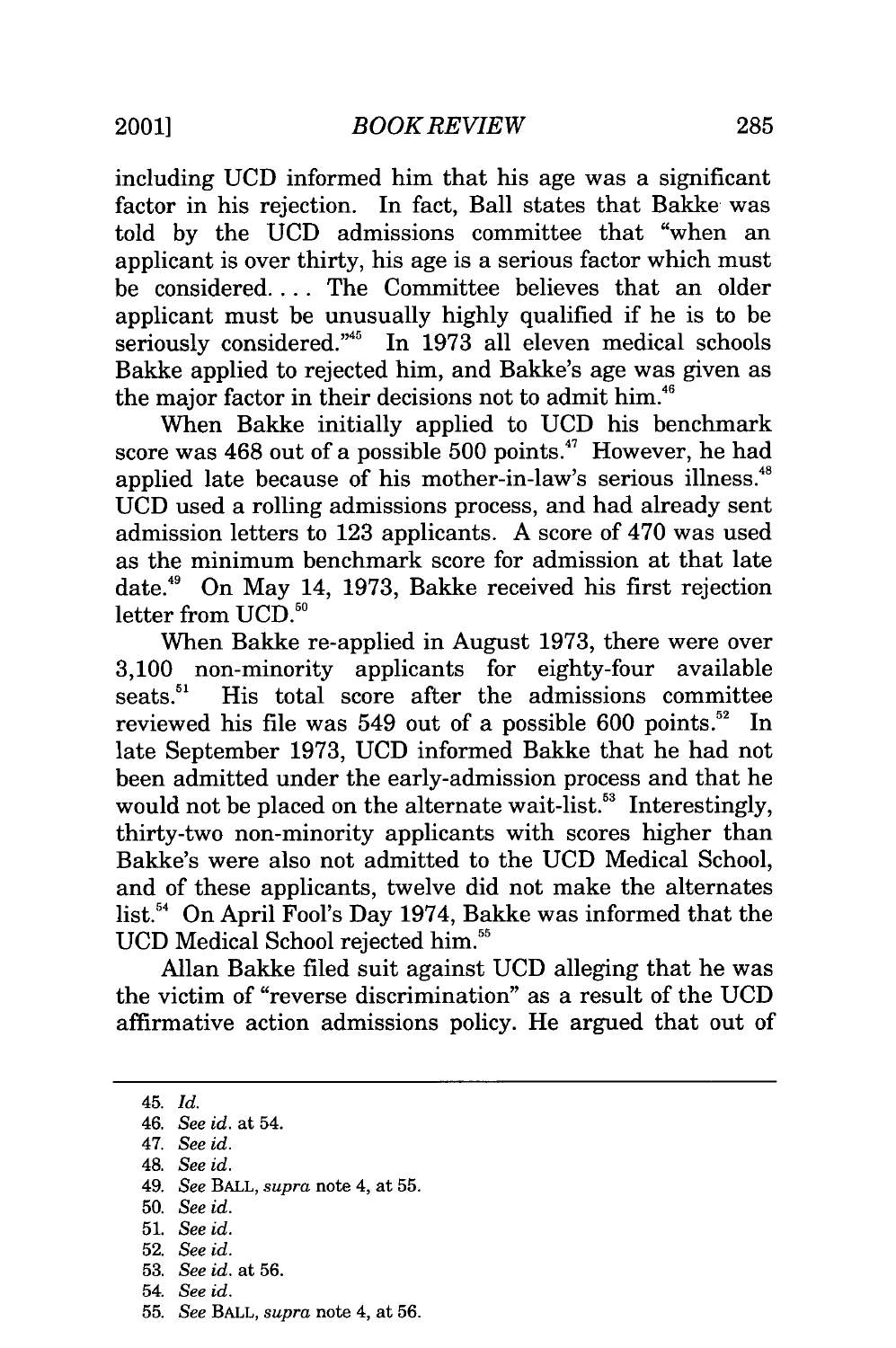the one hundred seats annually filled by first-year medical students, the University of California at Davis Medical School had set aside sixteen solely for minority applicants.<sup>56</sup> Bakke claimed that the school's admission scheme violated the Equal Protection Clause of the Fourteenth Amendment and Title VI of the 1964 Civil Rights Act.<sup>57</sup> Bakke contended that he was rejected not because of his qualifications, but because of his race.<sup>58</sup> Specifically, he asserted that he was not admitted into the medical program despite the fact that his grade point average and MCAT scores were higher than those of certain minority persons who had been awarded one of the sixteen minority set-aside slots. $59$ 

Ball goes on to discuss the political climate in which Bakke brought his litigation." In the 1970s, there was an exponential growth in the number of students interested in attending medical school.<sup>61</sup> America's medical schools however, did not have the capacity to provide all qualified applicants with a medical education. $e^{i\omega}$  Coinciding with this extraordinary increase in applications for admission, most medical schools established a variety of preferential admission policies in order to increase the number of qualified minority students attending their predominately white medical schools.<sup>63</sup> Ball suggests that this led to more non-minority applicants being rejected in favor of admitting minority applicants.<sup>64</sup> Certainly the time was ripe for Bakke to bring his lawsuit.

## V. THE LAWYERS

A particular strength of *The Bakke Case* is its insightful analysis of the early stages of the case and its discussion of the lawyers involved in the litigation. Demonstrating his comprehensive analytical style, Ball offers an in-depth background of the parties in *Bakke.* Bakke retained wellrenowned San Francisco lawyer Reynold Colvin to represent

<sup>56.</sup> *See* Regents of the Univ. of Cal. v. Bakke, 438 U.S. 265, 275 (1978).

<sup>57.</sup> *See id.* at 277-78.

<sup>58.</sup> *See id.* at 278.

<sup>59.</sup> *See id.* at 277.

<sup>60.</sup> *See* BALL, *supra* note 4, at 49.

<sup>61.</sup> *See id.*

<sup>62.</sup> *See id.*

<sup>63.</sup> *See id.*

<sup>64.</sup> *See id.*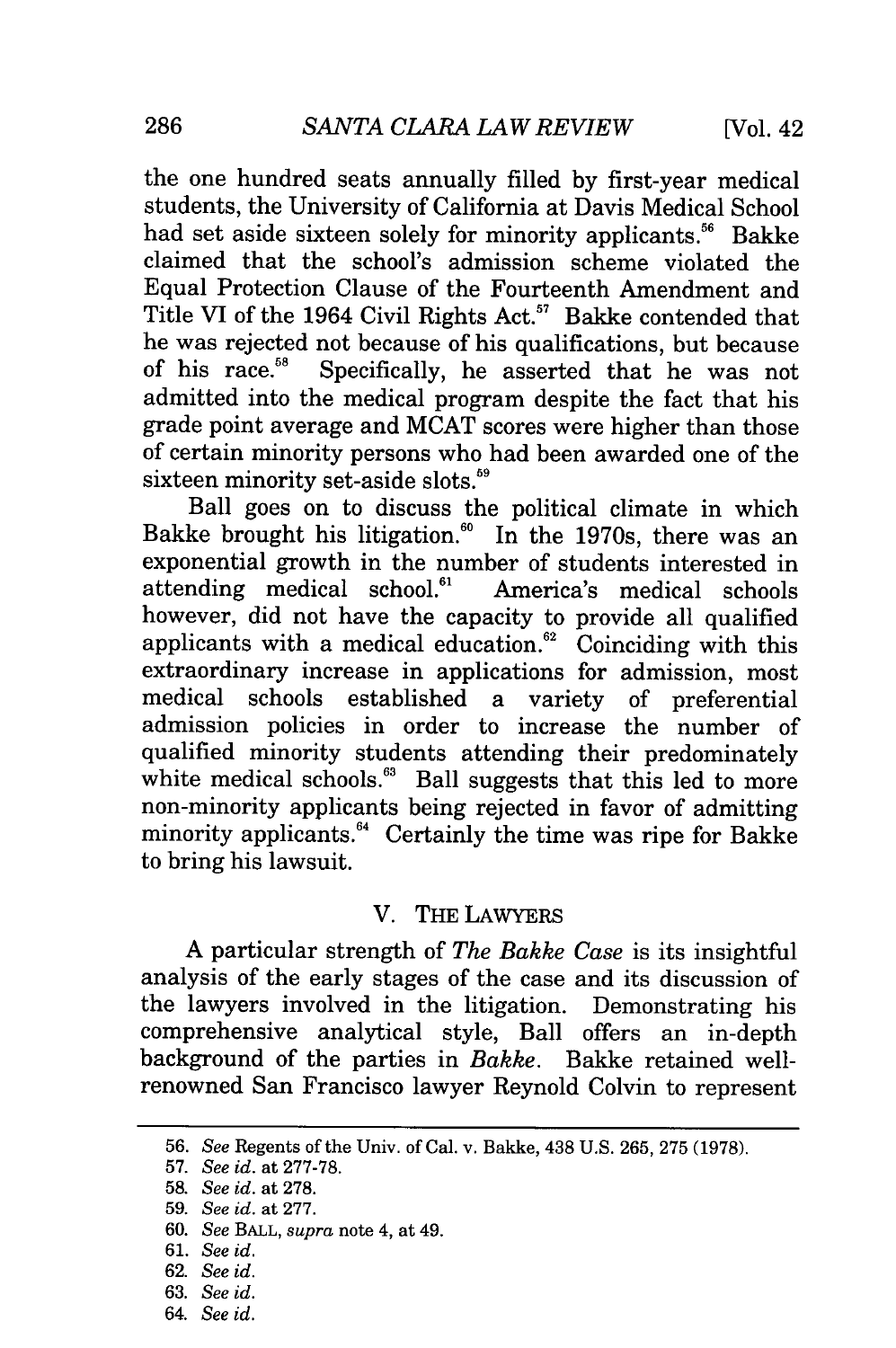him.<sup>65</sup> Colvin was an active member of San Francisco's Jewish community, and served as the president of the city's chapter of the American Jewish Committee.<sup>66</sup> Colvin argued that setting aside sixteen seats for minority applicants was an illegal, unconstitutional racial quota, prohibited by the Fourteenth Amendment's Equal Protection Clause and Title VI of the 1964 Civil Rights Act. $57$  At the same time, he downplayed the enormous disparities between regular and special admittees as well as Bakke's qualifications, which were categorically better than most of the admittees, whether minority or non-minority.<sup>68</sup> The prevailing theme was that racial quotas, regardless of their name or whether they were benign or remedial, were nonetheless illegal.<sup>69</sup>

On the other side, representing the University of California ("UC"), was university general counsel Donald Reidhaar and his three-person legal defense team.<sup>70</sup> Reidhaar argued that there was nothing illegal or unconstitutional about UCD's creation of a preferential admissions program for minorities.<sup>71</sup> According to his view, when race is used as a positive factor to overcome the vestiges of slavery and race discrimination, the racial preferences are constitutional.<sup>72</sup> He maintained that the UCD admissions' "goal" was not a "quota."3 Reidhaar insisted that if there were fewer qualified "special" candidates in a given year, then the unfilled seats would revert to qualified regular applicants.<sup>74</sup> The University's arguments, however, were weak. A stronger argument would have pointed out that the program was necessary because the public educational system has failed to produce African American professionals. Instead, Reidhaar merely accepted Bakke's assertion that he was better qualified than African American students enrolled at the medical school.<sup>75</sup> He also relied on the even weaker argument

- 69. *See id.*
- 70. *See id.* at 53-54.
- 71. *See id.* at 54.
- 72. *See* BALL, *supra* note 4, at 54.
- 73. *See id.*
- 74. *See id.*
- 75. *See id.*

<sup>65.</sup> *See id.* at 53.

<sup>66.</sup> *See* BALL, *supra* note 4, at 53.

<sup>67.</sup> *See id.*

<sup>68.</sup> *See id.*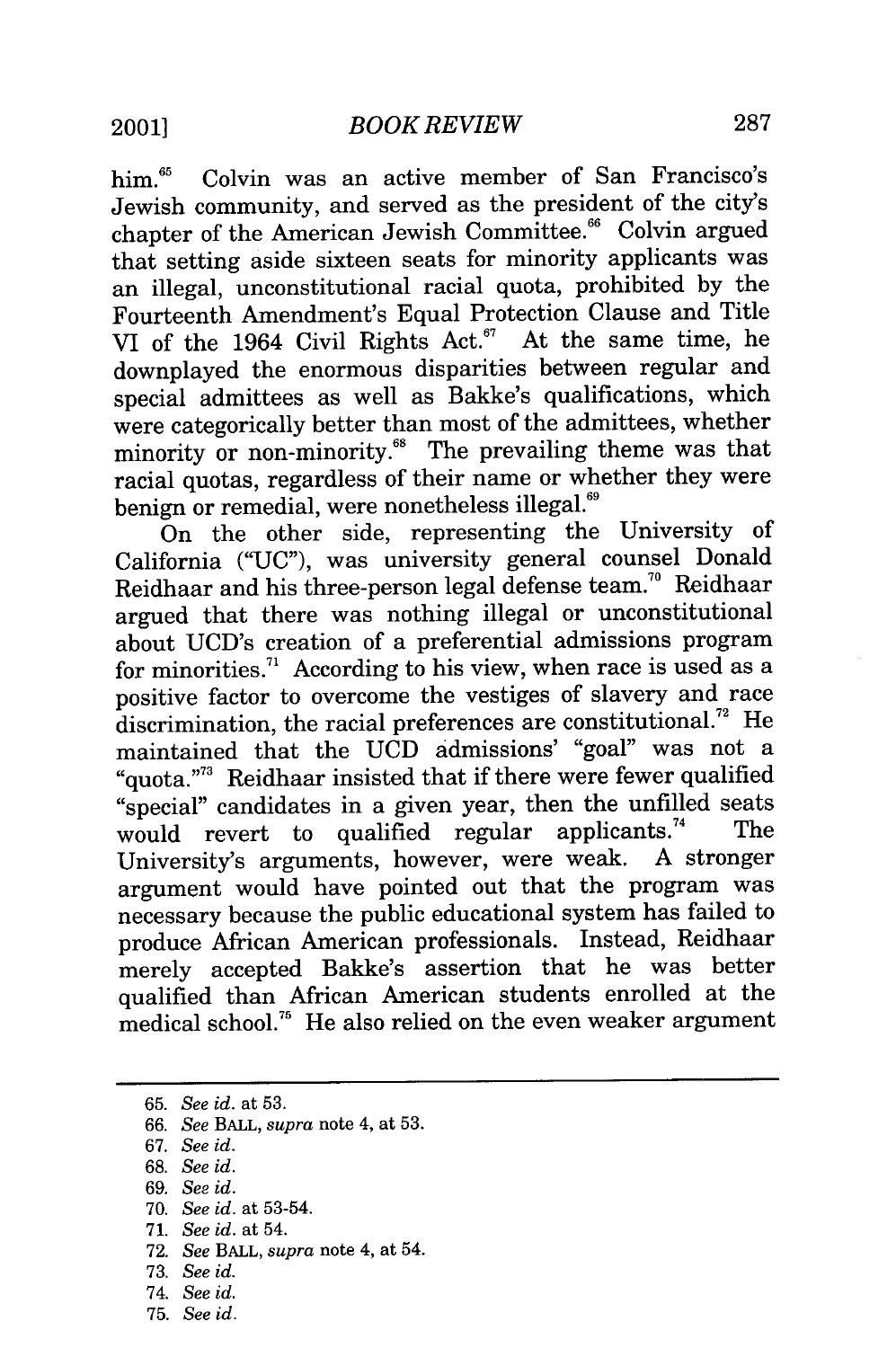that Bakke had no "standing to sue" in court because he had fallen short of the minimum scores necessary for admission to the medical school, even though his scores were admittedly higher than those of minority admittees.<sup>76</sup>

After discussing the litigation at the state trial court level and at the California Supreme Court, Ball proceeds to devote the remainder of his book to a discussion of the *Bakke* case before the United States Supreme Court and how the Justices of the Supreme Court interpreted the substantive issues. By February 1977, Allan Bakke was almost thirtyeight years old. His last hope for admission into UCD's Medical School, and for the resolution of the moral, political, and legal issue of racial quotas, now rested with the Supreme Court. $^{\bar{7}}$  With the grant of certiorari, the Court announced that it would hear the case in the 1977-1978 term and decide whether preferential admissions processes based on race and ethnicity were unconstitutional. $^{78}$ 

# VI. SUPREME COURT ORAL ARGUMENTS

Oral arguments before the U.S. Supreme Court took place as scheduled on October 12, 1977.<sup> $\bar{7}$ </sup> Because of the importance of the *Bakke* case, hundreds of would-be spectators lined up in the Court's plaza, some as early as 4 a.m., hoping to gain entrance to the oral arguments.<sup>80</sup> Many who heard the arguments were members of minority groups,<sup>81</sup> but Allan Bakke himself was not present.<sup>82</sup> Anti-Bakke picketers appeared, in the Court's plaza, chanting: "Defend. Extend Affirmative Action!"" The press treated the *Bakke* oral arguments as a major event in American politics.<sup>84</sup>

Meanwhile, inside the Supreme Court, the Justices participated in the two-hour *Bakke* oral arguments.<sup>86</sup> Using those documents as their primary data, Ball simplifies and provides great understanding to such a complex case.

83. *Id.*

<sup>76.</sup> *See id.*

<sup>77.</sup> *See id.* at 68.

<sup>78.</sup> *See* BALL, *supra* note 4, at 68.

<sup>79.</sup> *See id.* at 88.

<sup>80.</sup> *See id.*

<sup>81.</sup> *See id.*

<sup>82.</sup> *See id.*

<sup>84.</sup> *See* BALL, *supra* note 4, at 88.

<sup>85.</sup> *See id.* at 89.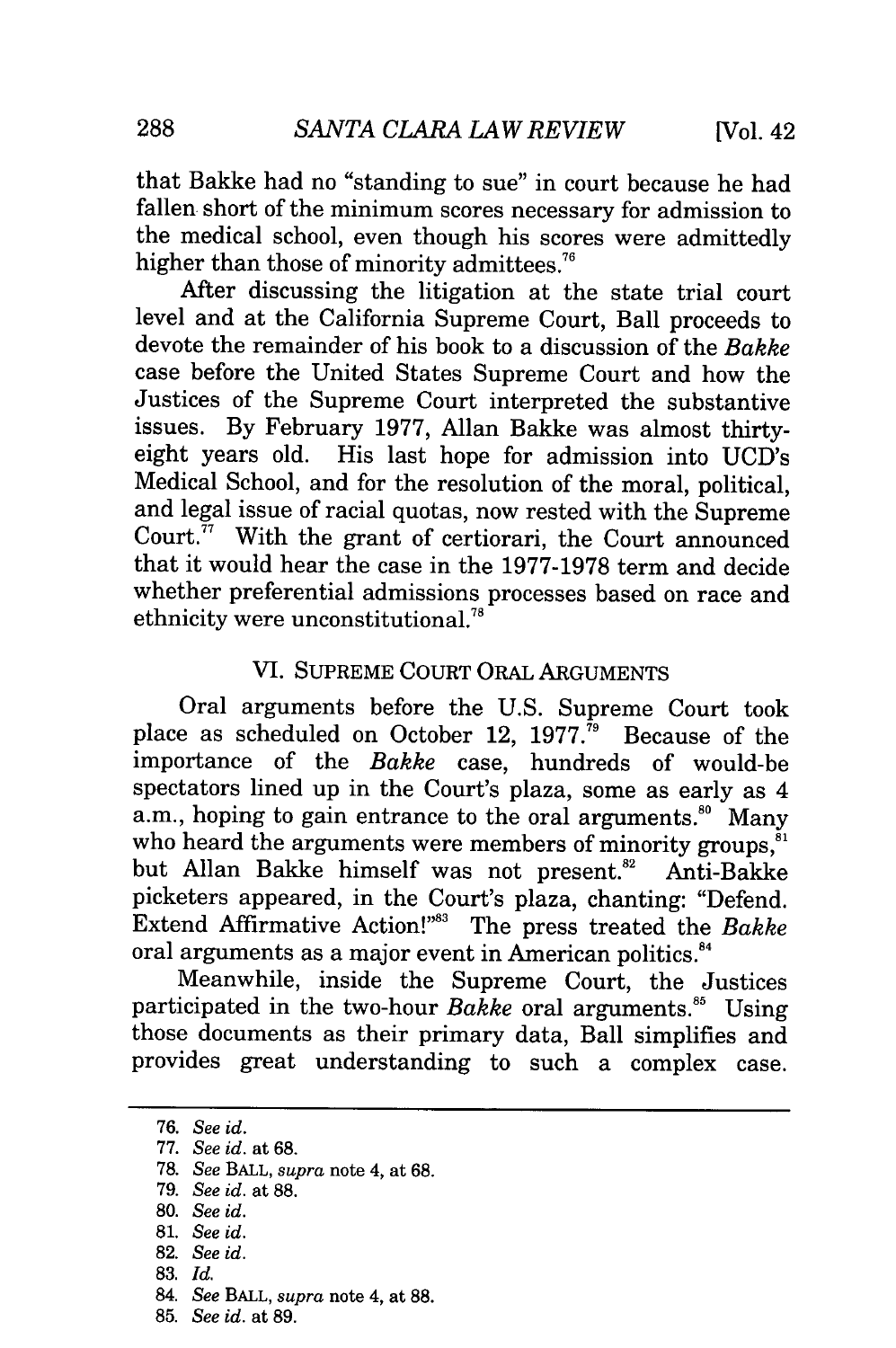Furthermore, he extensively covers the amicus curiae briefs, providing relative understanding and communicating the vast importance that these briefs had in the case.

Colvin's brief for the respondent Bakke urged the Court to let the California Supreme Court's decision stand.<sup>86</sup> Colvin argued that the Court should deny certiorari because

(1) the plaintiffs petition "distorted the holding of the California Supreme Court," (2) the "alleged conflict between the California Supreme Court and other state Supreme Courts is not a true conflict meriting resolution by this Court," and (3) the California Supreme Court correctly decided *Bakke* "and did so by way of a reasoned application of this Court's prior constitutional decisions."<sup>87</sup>

Reidhaar and the University of California Regents asked U.S. Solicitor General Archibald Cox to help them prepare and argue the case before the Supreme Court. Cox had prior experience arguing before the Court, and had taught at a university that had a similar admissions procedure.<sup>88</sup> Cox argued in his brief that a "race-conscious plan for minority admissions" is the only affirmative action program that actually works to enable "qualified applicants from disadvantaged minorities to attend medical schools, law schools, and other institutions of higher learning in sufficient numbers to enhance the quality of the education for all students."89

Cox never mentioned Allen Bakke, in contrast to Colvin."° According to Ball, Colvin's inexperience showed, because he spent nearly half his time repeating the facts in the case.<sup>91</sup> Colvin began by claiming that Allan Bakke was the victim of an illegal quota that violated the U.S. Constitution's Equal Protection Clause, the "privileges and immunities" clause of the California Constitution, and Title VI of the 1964 Civil

<sup>86.</sup> *See id.* at 64. Colvin's position was that "the primary issue in this case is Allan Bakke's right to be admitted to the medical school... as well as the constitutionality of the petitioner's procedure for selecting students to attend the medical school." *Id.*

<sup>87.</sup> *Id.*

<sup>88.</sup> *See id.* at 92.

<sup>89.</sup> *Id.* at 69.

<sup>90. &</sup>quot;Colvin's "at times impassioned" presentation, according to the *Washington Post* reporter covering the story, focused solely on Allan Bakke's rights, rights that were violated by the UCD medical school's affirmative action program." BALL, *supra* note 4, at 96.

<sup>91.</sup> *See* BALL, *supra* note 4, at 96.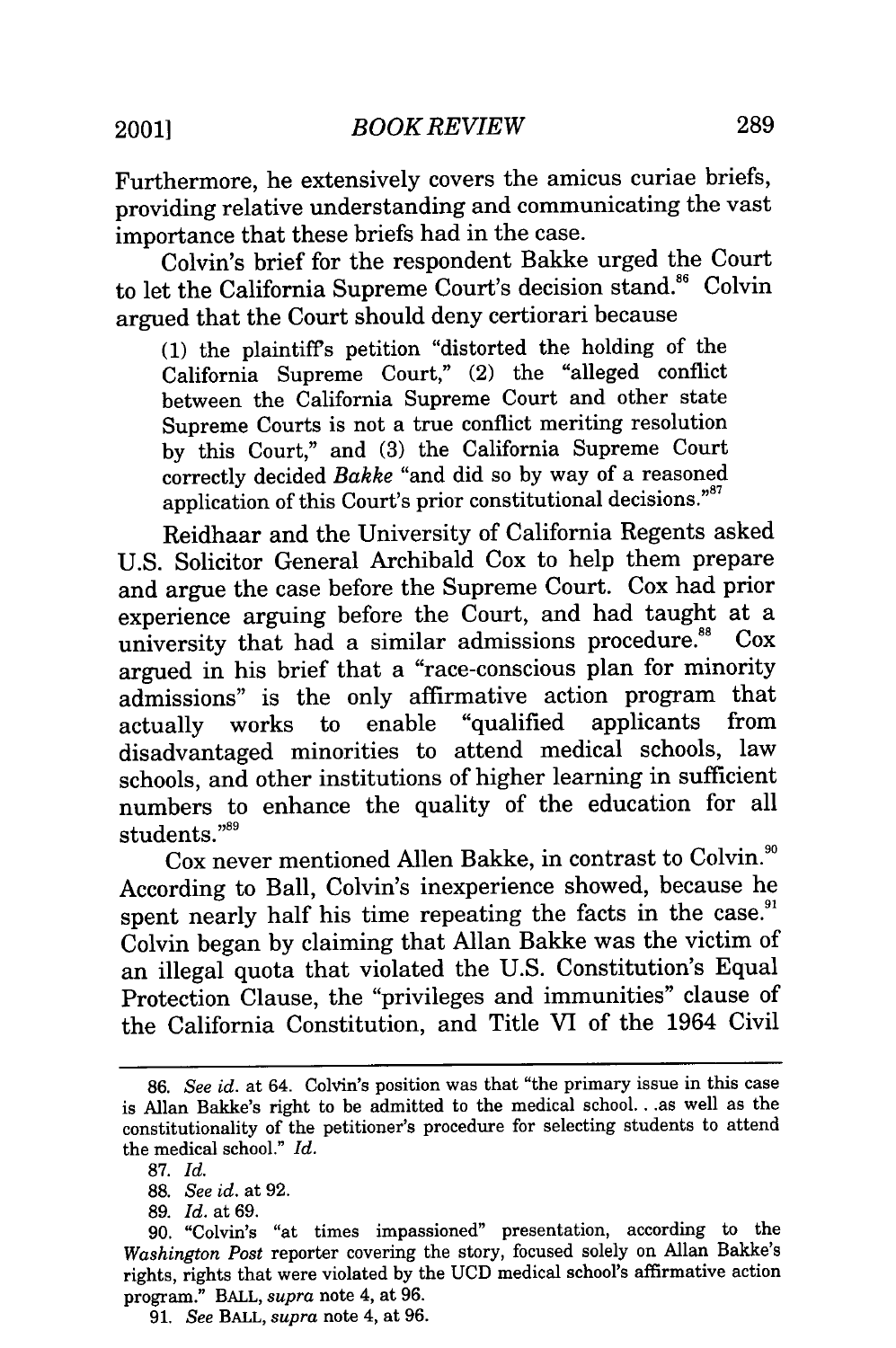Rights Act.<sup>92</sup> He explained that the program was unconstitutional because it was based on a racial quota, "where sixteen of the one hundred vacancies were filled with minority applicants with lower overall ratings than some majority applicants who were rejected."93 After the conclusion of the oral arguments, the Justices deliberated at length before drafting their respective decisions.<sup>94</sup>

In *The Bakke Case,* Ball uses published and unpublished sources, including interviews with the Supreme Court Justices, to reveal the deep divisions within the Court, in an effort to enable the reader to draw their own conclusions about how and why the Justices decided the case as they did." The highly divided Court in *Bakke* expressed a begrudging acceptance of race-based affirmative action.<sup>96</sup> Ball explains that the *Bakke* opinion was actually six separate opinions, and in the end, there was no single Court pronouncement that had the full support of five or more of the nine Justices.<sup>97</sup> Instead, according to Ball, there was a bifurcated judgment of the Court as announced by Justice Powell, with each of the "gangs" of four concurring and dissenting in different segments of the Powell "judgment."<sup>98</sup>

## VII. THE SUPREME COURT DECISION

In *Bakke,* the U.S. Supreme Court affirmed the unconstitutionality of the "special admissions" program, but reversed the lower court's prohibition of using race consideration as an admission criteria.<sup>99</sup> The Court applied the traditional equal protection test, i.e. strict scrutiny, whereby racial classifications may be used only when the classifications serve a compelling governmental interest and is narrowly tailored to further that interest.<sup>100</sup> Yet, in this section, Ball points out the Court's unwillingness to make policy and its preference only to interpret the legality of such controversial issues.

<sup>92.</sup> *See id.*

<sup>93.</sup> *Id.*

<sup>94.</sup> *See id.* at 99-102.

<sup>95.</sup> *See id.* at xiii.

<sup>96.</sup> *See id.* at 139-40.

<sup>97.</sup> *See* BALL, *supra* note 4, at 135.

**<sup>98.</sup>** *See id.*

<sup>99.</sup> *See* Regents of the Univ. of Cal. v. Bakke, 438 U.S. 265, 271 (1978).

<sup>100.</sup> *See id.* at 315-20.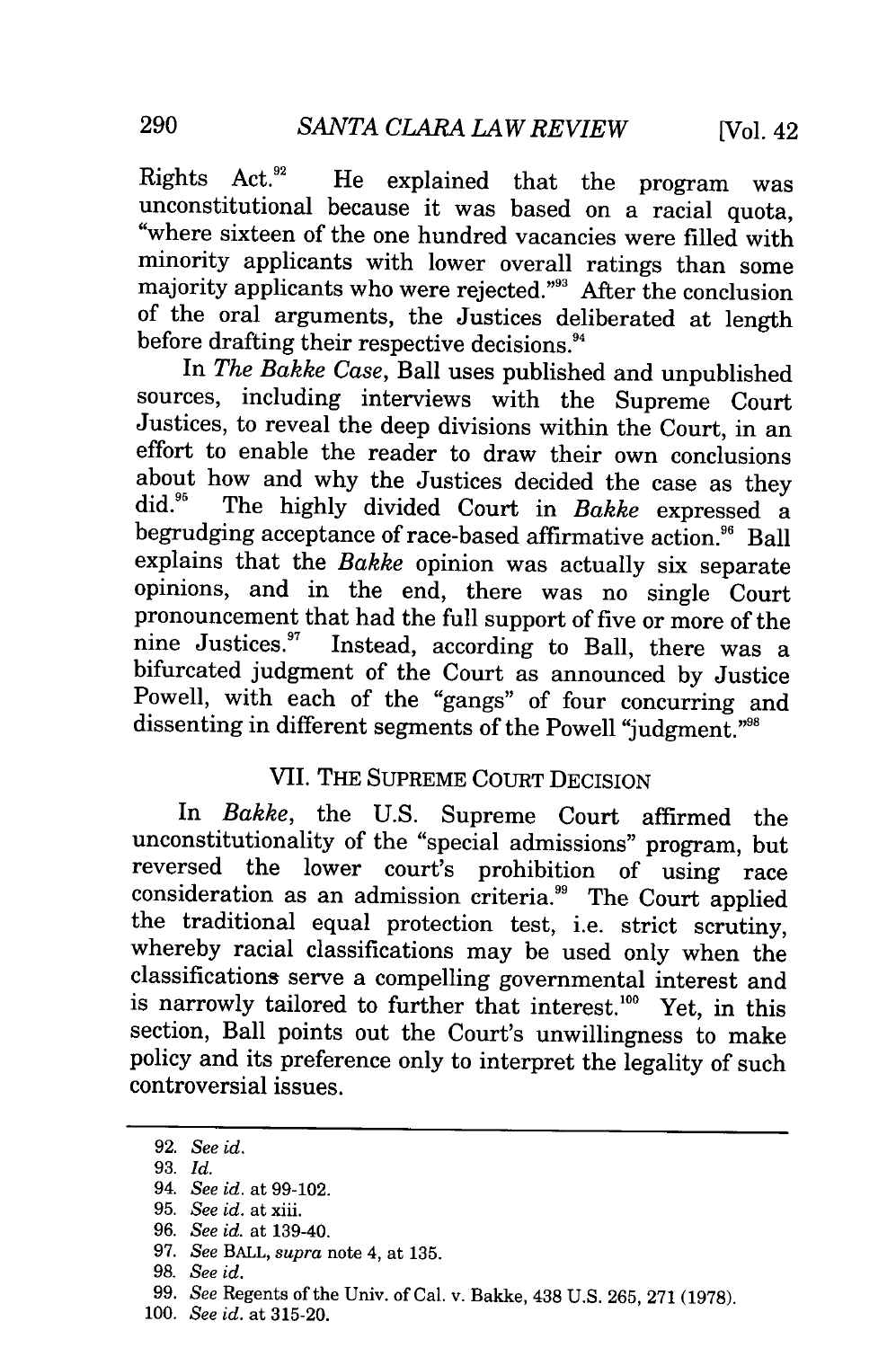Four Justices, led by Justices Brennan and Thurgood Marshall, voted to approve affirmative action programs as  $\text{constitutional.}^{101}$  Justice Brennan wrote the opinion for this group, concurring with Justice Powell to sustain affirmative action in principle, and declaring that public graduate schools can take race into consideration to achieve diversity among the student body.<sup>102</sup> Ball reveals that these four Justices concluded that the UCD plan was valid in every respect, whether from the Title VI perspective or from the perspective of the Fourteenth Amendment's Equal Protection Clause.'

For Brennan and the others, "under any standard of Fourteenth Amendment review other than one requiring absolute color-blindness, the Davis program clearly passes muster.... [It] used race in furtherance of educational and social objectives that are proper and even compelling."<sup>104</sup> Marshall echoed Brennan's sentiments in writing that:

[a]s to this country being a melting pot-either the Negro did not get into the pot or he did not get melted down.. *.If* only the principle of color-blindness had been accepted by the majority in *Plessy* in 1896, we would not be faced with this problem in 1978.... For us to now say that the principle of color-blindness prevents the University from giving 'special' consideration to race when this Court, in 1896, licensed the states to continue to consider race, is to make a mockery of the principle of 'equal justice under  $law.<sup>105</sup>$ 

Marshall concluded by saying,

We are stuck with this case. We must decide it. We are not yet all equals, in large part because of the refusal of the [Court in *Plessy v. Ferguson]* to adopt the principle of color-blindness. It would be the cruelest irony for this Court to adopt the dissent in *Plessy* now and hold that the University must use color-blind admissions.<sup>106</sup>

Marshall insisted on using his more flexible standard, one that he had discussed and used on a number of occasions before *Bakke. °7* It took into account the importance of the

<sup>101.</sup> *See id.* at 272.

<sup>102.</sup> *See id.* at 315-20.

<sup>103.</sup> *See* Ball, *supra* note 4, at 118.

<sup>104.</sup> *Id.*

<sup>105.</sup> *Id.* at 119.

<sup>106.</sup> *Id.* at 119.

<sup>107.</sup> *See id.* at 102.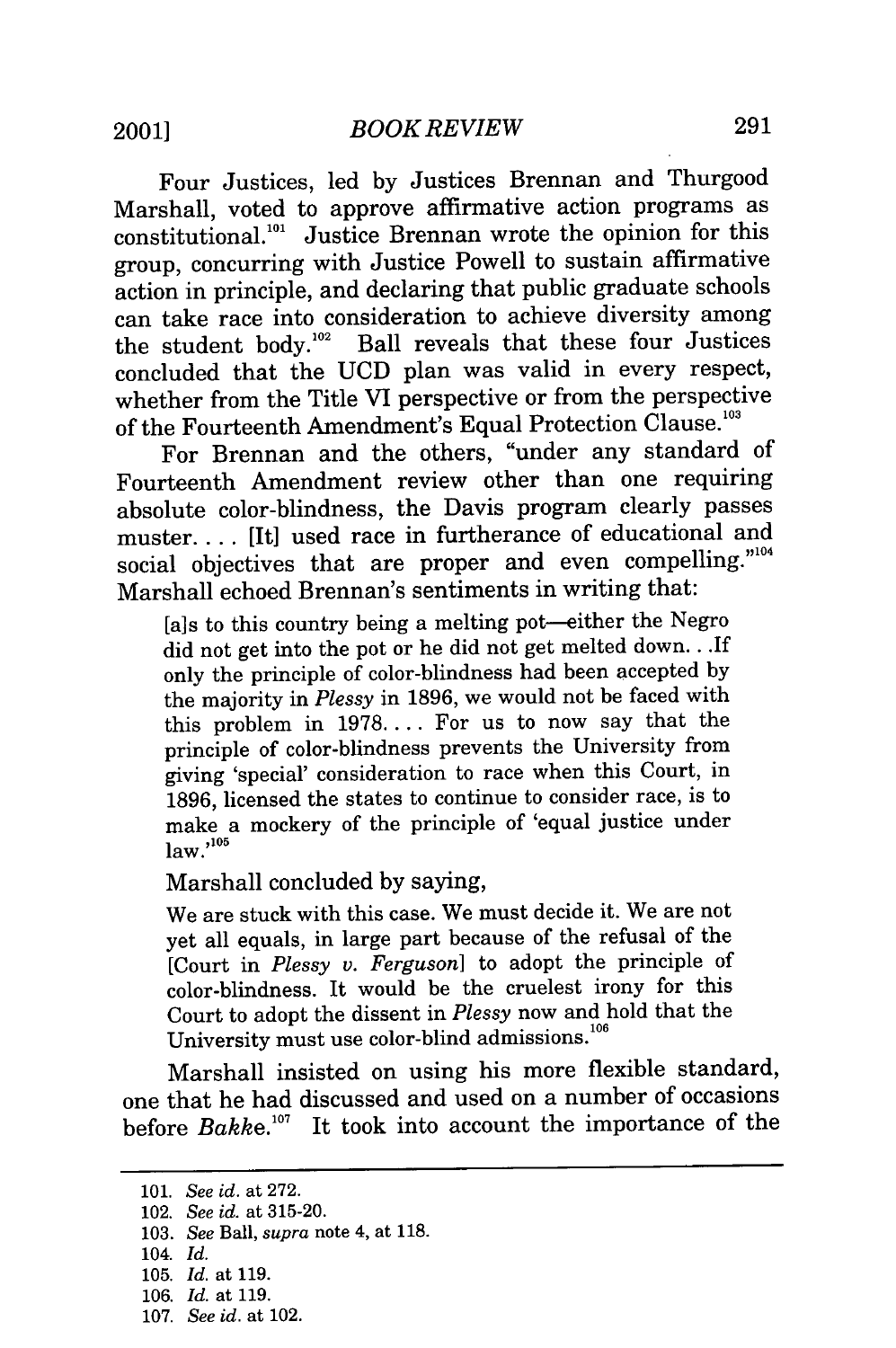governmental purpose as well as the severity of the discrimination.<sup>108</sup> He also argued, as he did in all "equality" cases, that the Court could not deal with the issue of affirmative action in the purely rational legalistic fashion, appropriate for an ideal world. $109$  For Marshall, the "legality" of affirmative action simply could not be resolved without consideration of the historical, legal, and sociological context of past racial policies and practices. $"$ <sup>110</sup>

In Ball's view, the Brennan opinion<sup>111</sup> joined by White, Marshall, and Blackmun, was a milestone opinion of sorts.<sup>112</sup> For the very first time, these four Justices adopted a transformational interpretation of the Fourteenth Amendment.<sup>113</sup> Brennan's opinion reflected his groups' views on the manner of affirmative action, and it received Powell's tempered approval "on the issue of treating the race of a candidate affirmatively."<sup>114</sup>

The Brennan opinion noted that four Justices supported the view that the judgment of the California Supreme Court should be reversed in all aspects, not only insofar as it prohibits the University from establishing race-conscious programs in the future, but also insofar as the judgment orders that respondent Bakke be admitted to the Davis Medical School. $115$ 

Another four Justices voted with Justice Powell to strike down the affirmative action plan as unconstitutional.<sup>116</sup> Justice Stevens wrote the opinion of this quartet of Burger, Rehnquist, Stewart, and himself.<sup>117</sup> Justice Stevens argued that the UCD plan was invalid in every respect, and concluded that Bakke was excluded from UCD in violation of Title VI of the 1964 Civil Rights Act."8 Unlike the Brennan group, the Stevens' group rejected *any* use of race as a factor in admission procedures at colleges and universities.<sup>119</sup>

<sup>108.</sup> *See id.* 109. *See* BALL, *supra* note 4, at 102. 110. *Id.* 111. *See id.* at 137. 112. *See id.* at 136. 113. *See id.* 114. *See id.* at 137. 115. *See* BALL, *supra* note 4, at 136-37. 116. *See id.* 117. *See id.* at 136. 118. *See id.*

<sup>119.</sup> *See id.*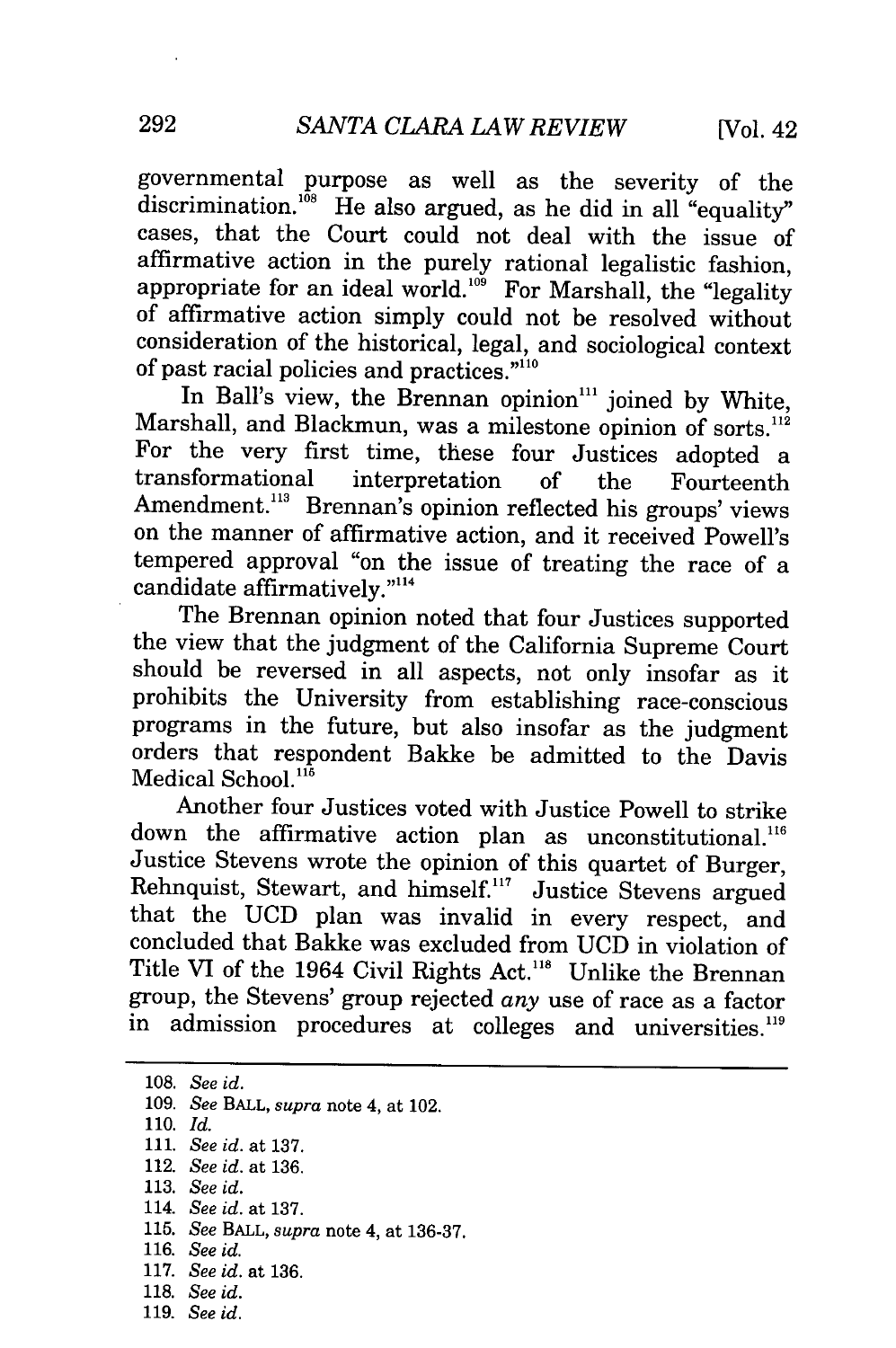Stevens stated that "it is perfectly clear that the question of whether race can ever be used as a factor in an admissions decision is not an issue in this case, and that discussion of that issue is inappropriate." $2^0$  Justice Stevens was of the view that as a matter of judicial parsimony and self-restraint, the case could be resolved through statutory interpretation alone.<sup>121</sup>

In Justice Powell's opinion, the UCD special admissions program unconstitutionally denied Bakke equal treatment in violation of the Equal Protection Clause of the Fourteenth Amendment and therefore the California Supreme Court's order admitting Bakke to the medical school was valid.<sup>122</sup> He noted, however, that the use of quotas or set-asides *can* be justified in situations where there was actual proof that an institution receiving federal funds had indeed discriminated<br>against applicants on the basis of race or color.<sup>123</sup> against applicants on the basis of race Nonetheless, Powell thought that it was unnecessary to explore that matter in *Bakke,* since UCD had no record of intentional discrimination against minorities.<sup>124</sup> Title VI of the 1964 Civil Rights Act, according to Powell, was not controlling in this case, because it goes no further in prohibiting the use of race than the Equal Protection  $C$ lause. $125$ 

Justice Powell believed that race could be used as a factor in the admissions process, but that the UCD process was an unconstitutional racial quota.<sup>126</sup> Therefore, the California Supreme Court should be affirmed as to the UC's reliance on unconstitutional quotas and reversed as to the use of race as a "plus" in the admissions process.<sup>127</sup> Brennan, White, and Marshall agreed with Powell's contention, although not with his proposal to utilize the strict scrutiny standard to decide the matter.<sup>128</sup> Brennan believed that strict scrutiny should only be used in cases where race was used to stigmatize and

<sup>120.</sup> *Id.*

<sup>121.</sup> *See* BALL, *supra* note 4, at **136.**

<sup>122.</sup> *See id.* at **138.**

**<sup>123.</sup>** *See id.*

<sup>124.</sup> *See id.* at **138-39.**

**<sup>125.</sup>** *See id.* at **139.**

**<sup>126.</sup>** *See id.* at **101.**

**<sup>127.</sup>** *See* BALL, *supra* note 4, at 101-02.

**<sup>128.</sup>** *See id.* at 102.